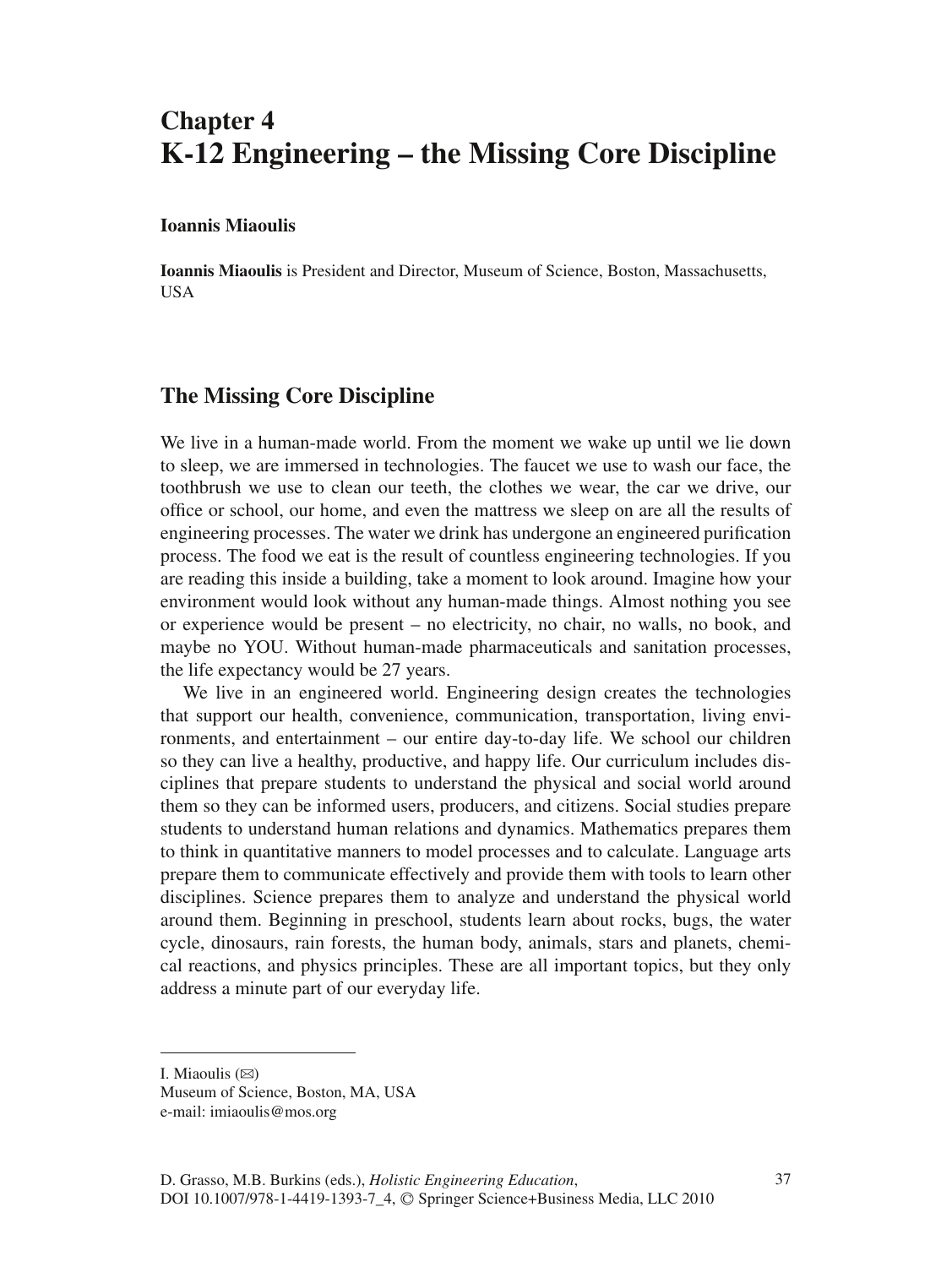The science curriculum focuses exclusively on the natural world, which arguably, occupies less than 5% of our day-to-day activities. The classical K-12 curriculum essentially ignores the other 95%, the human made world. Technology is not part of the mainstream curriculum. In most academic environments the term technology is used to describe electronic devices. Most people do not understand that everything human made, other than some forms of art, are technologies. Although students spend years in school learning about the scientific inquiry process, the process scientists use to discover the natural world, they never learn the engineering design process, which is responsible for most of the things that support their day-to-day lives.

When I first realized this blatant omission, I was shocked. There are so many brilliant people working in K-12 education fields, so many higher education institutions that prepare educators and curricula, and many committed government leaders that care about education. How, then, have we reached the ridiculous point where one may be considered illiterate if she does not know how many legs a grasshopper has, yet is considered perfectly fine in not understanding how the water comes out of a faucet? Students in middle school can spend weeks learning how a volcano works, and no time understanding how a car works. How often will they find themselves in a volcano?

Understanding the natural world around us is essential, but ignoring the other 95% is simply wrong. I was curious to learn the reason that the human-made world is not part of the curriculum. I discovered that one of the most significant moments in American education was the publication of the report of the "Committee of Ten" in 1893. Charles Elliott, the president of Harvard University at the time, led this impressive group of education leaders. They used a quite rational approach to determine which disciplines students should be taught in K-12 schools in order to be prepared for productive work or college entrance. First, they decided what students need to know by high school graduation, then they looked at the things that typical students learn at home, and by subtraction, they decided what should be taught in schools to cover the difference. Fields such as biology, chemistry, physics, and earth science are typically not covered at home and they made the list. Yet technology was left out. Think of the state of technology in 1893. Not only was it quite basic and simple, but most of it focused on farming. And since the majority of school children were living in agrarian areas, they were learning "technology" at home. So the committee determined that it was not necessary to include technology in the regular curriculum. In addition, the committee was likely influenced by the bias of its leader. President Elliott was not a friend of "applied knowledge." He closed Harvard's Engineering school because he deemed Engineering to be too mundane for Harvard. The "Committee of Ten" report was used as a template to create textbooks and curricula and thus technology and engineering were omitted. As technology advanced to become a major influence on our lives, the core curricula and textbooks never caught up.

There was a parallel, yet not as successful movement to create "manual schools," led by the C.M. Woodward, the Dean of Engineering at the Washington University in St. Louis. This movement focused more on vocational education versus basic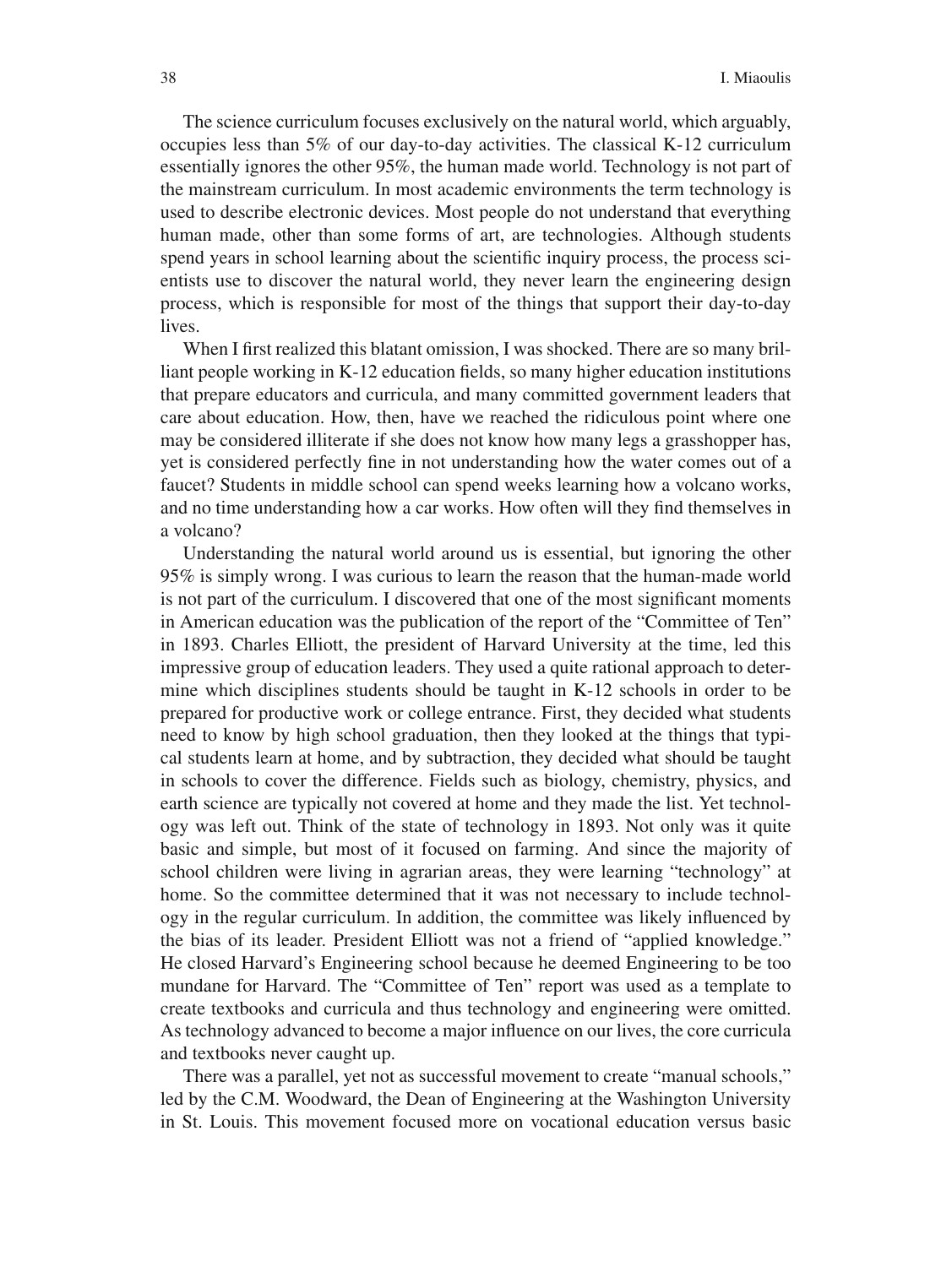technological literacy for all. Industrial arts emerged as an elective discipline in some schools in the early 1900s, but also focused on the vocational side of technology. Industrial arts' aim was to train students to become technicians, such as builders and plumbers. Industrial arts gradually evolved to technology education (Tech Ed) which leans closer to engineering, but in most cases it was still viewed as "shop." Tech Ed teachers are not high in the prestige hierarchy in the K-12 academic world. Although in the beginning of the 1900s, Tech Ed programs were developed by engineering schools, schools of education gradually took over the discipline. Many Tech Ed programs are now in colleges and universities which have no engineering programs. This trend inhibited growth in the field that would parallel the explosion of engineering and technology, with a resulting focus on the vocational, rather than the academic. At present, technology education is either a small part of the student's education or simply an elective. In tough economic times, these are the first areas to be cut from the budget. As a result only a small number of students are afforded an opportunity to learn even that limited part of the human made world.

# **Why Should Engineering Be Part of the Core Curriculum?**

# *Technological Literacy is Basic Literacy*

How can one claim to be literate if she does not understand how 95% of her environment works, or how it was made? Technological literacy is simply *basic* literacy. It is no less important than understanding US history or trigonometry. Understanding how an engineer designs is just as important as understanding how a scientist thinks.

# *Engineering Promotes Problem Solving and Project-Based Learning*

The engineering design process starts by identifying a need or a problem. It follows an organized path to arrive at one or more solutions that satisfy the need or solve the problem. Problem solving skills are far more valuable than many of the other skills that are the focus of our K-12 educational systems. I use my engineering training constantly to solve problems far removed from engineering, such as dealing with personnel issues or fundraising. Engineering provides a life skill that can be used in everyday life and in any occupation.

Engineering pulls other disciplines together, enabling students to work as a team to solve a problem they are passionate about. Imagine a second-grade engineering team trying to solve the problem of how to keep their classroom pet bunny rabbit at the school, even though one of their classmates is allergic to it. This problem presents a welcome opportunity for the students to apply the skills they have gained from other disciplines to solve a problem they personally care about. In order to build an outdoor habitat for their rabbit, students have to use their math to figure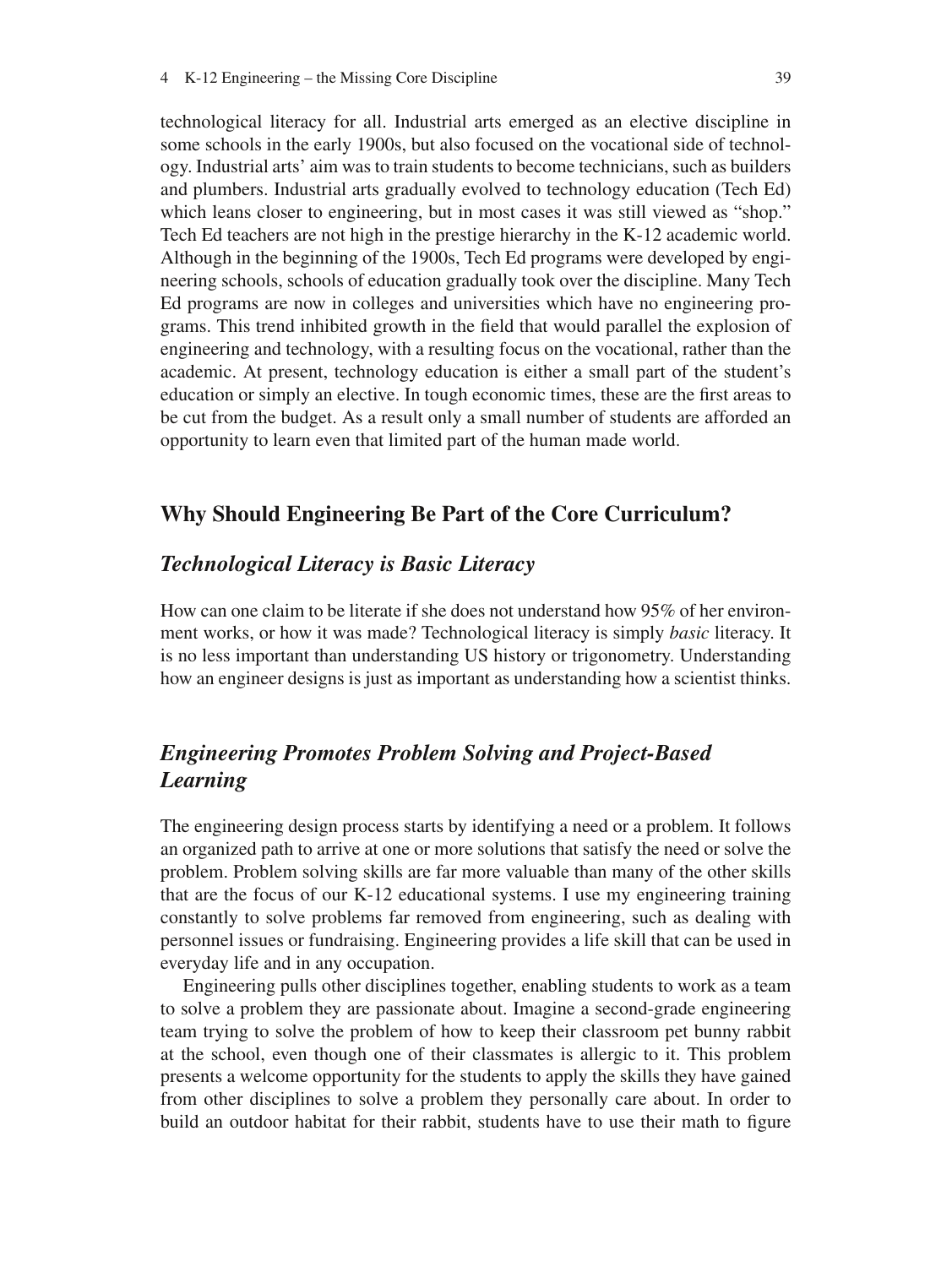out the measurements of the hutch so the bunny can comfortably live in it and enter and exit, while not allowing the neighborhood raccoon to move in. They have to use their science knowledge, including the fact that heat flows from hot to cold, while insulating the habitat so the bunny can be comfortable during the cold winter months. They even have to use their art skills to make the habitat appealing. While doing this, they sharpen their team and collaborative learning abilities.

# *Engineering Makes Math and Science Relevant*

Why do students lose interest in math and science in the middle school years? Some blame teacher quality and preparation. That may be a factor; however, I believe it is primarily because curriculum content is disconnected from the content of the students' daily lives and interests. In elementary school years, students love science because they learn about rocks, bugs, dinosaurs, and rain forests. These topics are exciting in elementary school, but quickly lose their appeal as the students reach puberty. In middle school, science begins to become more abstract, rocks become earth science, bugs become life science, and physical science deals with forces, energy, and other things that are "invisible" to students. These "natural world" topics are not so natural for children that live in inner-city, urban environments with few opportunities to travel and enjoy the natural world.

The "lack of relevance syndrome" continues at the college level. About half of the students that enter engineering school quit or transfer to liberal arts. Granted, some of these students are not adequately prepared in math and science and are challenged to the point where exit is the only solution, but many of them do quite well in math and science, yet they decide to switch. All colleges and universities, even the elite ones, lose a large portion of their first-year engineering class to liberal arts. When I became Dean of the School of Engineering at Tufts University in 1994, I learned that 22% of the first-year engineering students transferred to liberal arts. What I found even more disturbing than the shear number of transfers was the grade point average of these students was a B+, with average math plus verbal SAT scores was close to 1400! Lack of preparation was not the reason.

Why, then, were students switching at such great rates? I held a number of focus groups in order to understand the reasons. The number one response was "I did not find Engineering interesting." What I found interesting was that they had not yet taken any engineering. The first-year curriculum was filled with math and science, along with some computer programming and perhaps a basic design course. The magic and excitement of engineering was just not part of their experience. As a result, we changed the curriculum to not only include engineering earlier, but also to include it in an engaging way. We introduced engineering courses for firstyear students that stemmed out of faculty's personal hobbies and interests and we opened the courses to liberal arts students as well. There were courses in Acoustics and Chemical Engineering under the titles "Design and Performance of Musical Instruments" and "Microbrewery Engineering." I developed two courses stemming out of my fishing and cooking hobbies. My fishing-related course was called "Life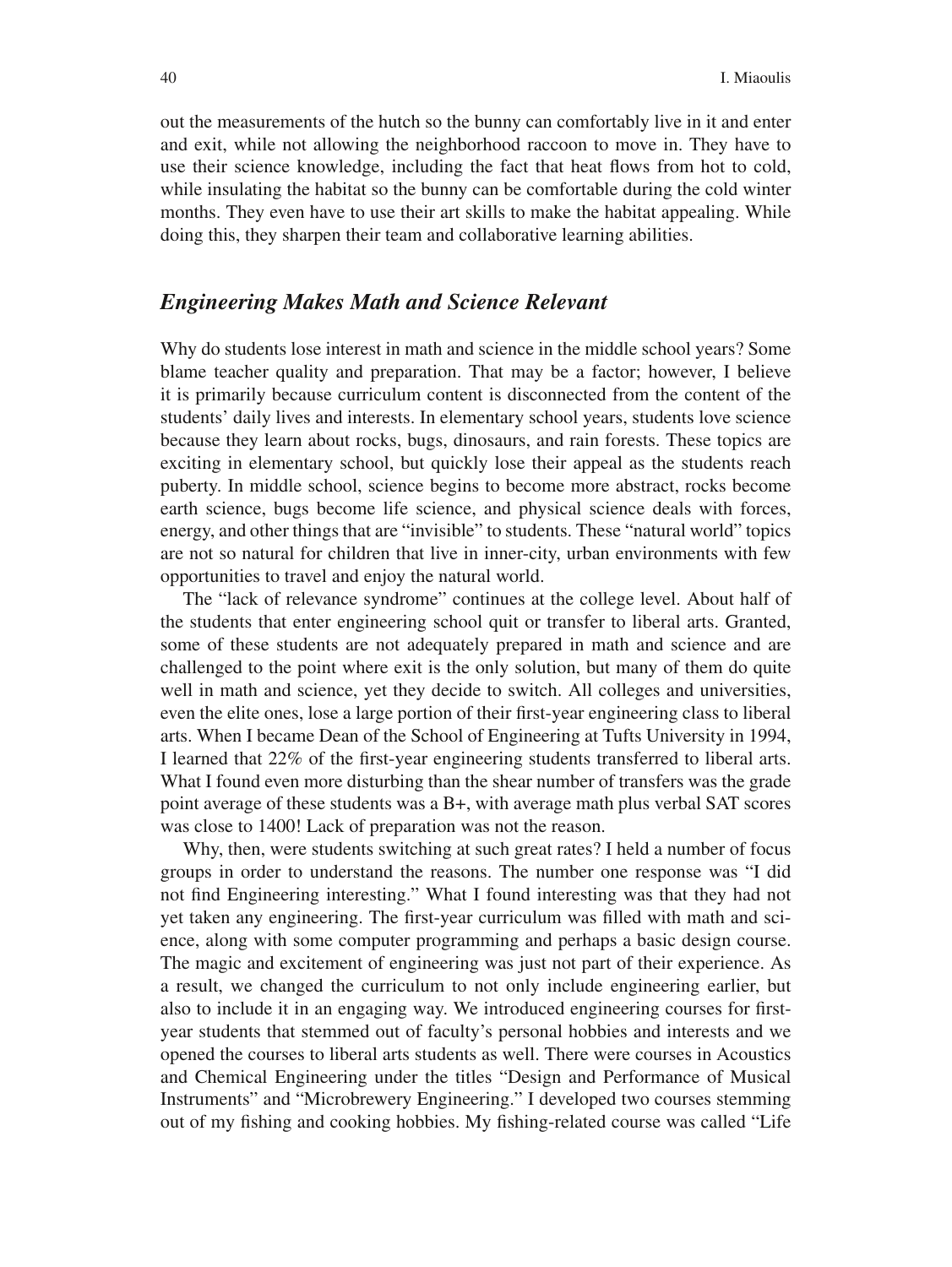in Moving Fluids." It was an introductory fluid mechanics course, but from the point of view of a fish or a tree. The laboratory looked more like a biology lab than an engineering lab with live fish, sea anemones, and plants, along side liquid and air tunnels. The other course was called "Gourmet Engineering" where transient heat conduction-related differential equations would come alive in a state-of-theart kitchen laboratory. Finite cylinders took the form of meat roasts, instrumented with thermocouples that would monitor the temperature to show if the math really worked. All these courses were designed in a way that made math and science relevant. The experiment worked. Within a year, Tufts became, and still is, the only school in the country where in some years more students transfer from liberal arts into engineering versus engineering to liberal arts.

Engineering makes math and science relevant which is critical in the middle school and high school years. Relevance is particularly important for retention of girls in science fields. Girls gravitate toward science disciplines that have an evident benefit to society. Half of the medical school students are women, and women comprise the majority of students in the life sciences. In some highly competitive veterinary schools, more than 80% of the students are female. Ability is clearly not the limiting factor. Engineering in K-12 can make science relevant and improve student interest, especially among girls.

#### *Engineering as a Career*

There has been considerable discussion and expressed panic for the prospective lack of engineers in the United States. Some skeptics argue that the gap between demand and supply of domestic engineers could be covered by outsourcing work to foreign engineers for less money and, in some cases, better work quality. While there are some engineering jobs that could, and probably should be outsourced, there are others that must remain domestic. If these jobs were outsourced, the security and culture in the United States would suffer.

Engineering jobs related to local infrastructure are prime examples. The design, construction, and maintenance of buildings, roads, power plants, airports, electric grid systems, etc., are best accomplished by engineers who are familiar with local conditions. Engineering jobs related to our national defense systems also cannot be outsourced. Would you be comfortable being protected by weapon systems imported from another country?

The United States has always been the center of innovation. Innovation, driven by US engineers, has made this country special and has attracted some of the best minds to immigrate here. This innovation has created the products, services, and wealth that still make living in the United States better than most countries. If this innovation culture gets eroded or outsourced, the entire character and culture of our nation will be affected dramatically.

In order to preserve the innovation culture in the United States, numerous committees have issued reports calling for an increase in support of K-12 mathematics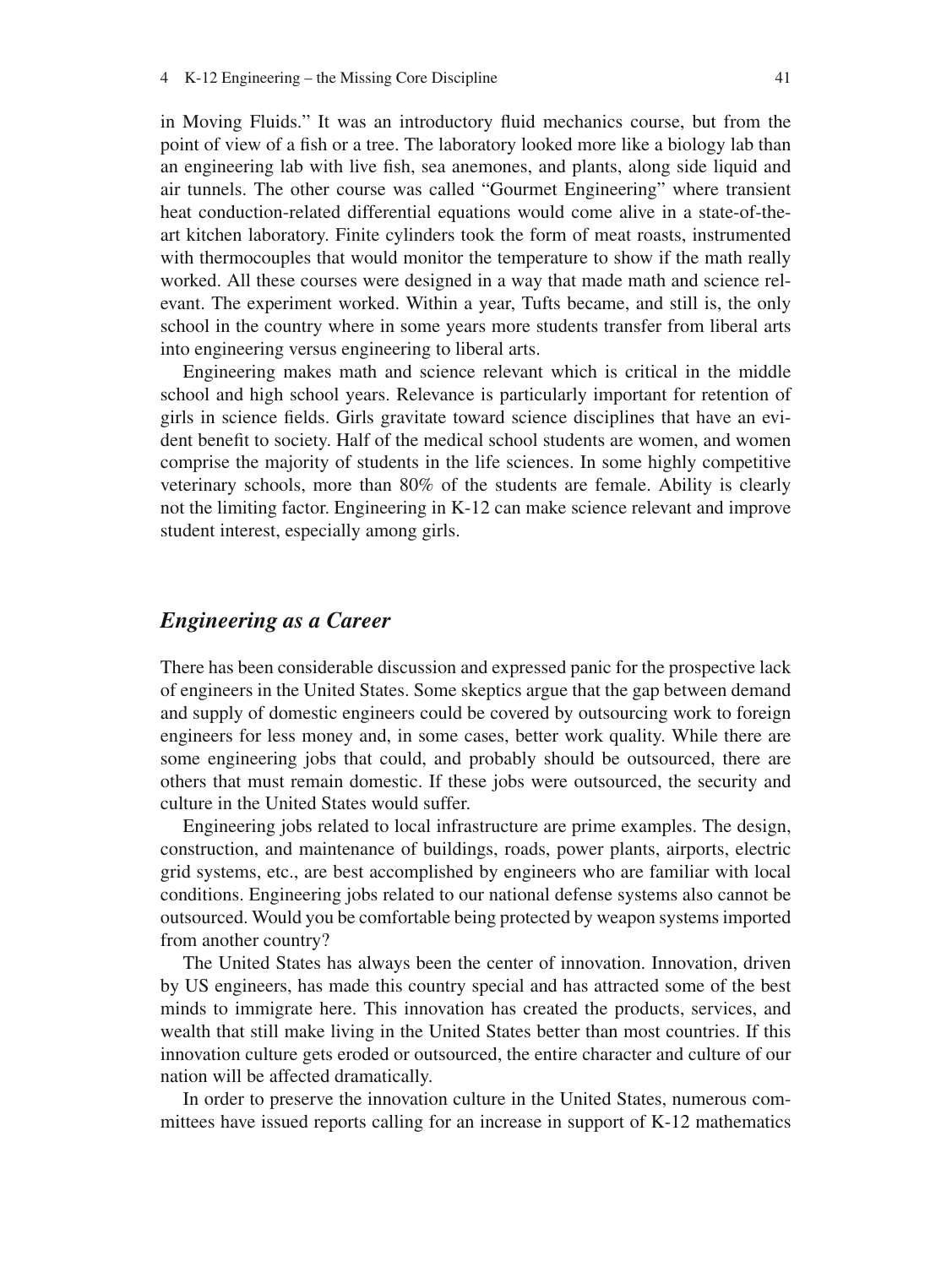and science education. What these reports have missed is that the connector between math, science, and innovation is engineering. Unless this connection is made in school, the number of future engineers will continue to fall short of the current and future demands.

The United States would have a lot more engineers if young people knew what engineers do. Approximately seven out of ten engineers in this country have had a relative that was an engineer. There are few other non-trade professions that are connected like this to family. Unfortunately, school career guidance counselors are typically uninformed about engineering. The general public is similarly uninformed and confused about what engineering is and what engineers do. In China, Europe, and India the engineering profession is better understood, and Engineering is considered a very prestigious career choice. Some of the most competitive admissions to European universities are for engineering majors. Almost half of the members of China's politburo have an engineering background.

As the demographics of our country change, and the percentage of Caucasians decreases, so, too, will the number of engineers. In African-American communities, most young adults that attend college focus on education, medicine, and law, largely because these were culturally considered respectable professions. These are the professions that their community has encouraged them to enter and thrive in – since African-Americans have historically been shut out of many professions including engineering. Given that the engineering profession is overwhelmingly comprised of Caucasians, and given the strong link between the engineering career choice and relatives in the profession, the numbers are bound to decrease.

Here in the United States there is confusion about the term "engineer." We call train drivers, radio station sound technicians, and janitors engineers, along with the traditional college educated engineers. It is not uncommon to see the doors of high school janitor closets lettered with signs saying "ENGINEERING." Even the janitor's closet at the National Academy of Engineering's old building had a sign saying "ENGINEERING." If you have a problem with your toilet in a hotel and you call the front desk for help, they may tell you "we are sending the *engineer* up right away."

The role of engineers could be better understood if public media represented the profession more prominently and accurately. Engineers are largely absent from mass-market television, where both kids and adults get their information. News programs could be encouraged to solicit input from engineers on topics such as cutting-edge technologies, port designs, earthquake prevention, and heart stents. Newspapers could include more statements from engineers when new designs succeed (vs. during failures). The nation has missed great opportunities to celebrate engineering achievements and to excite young people to pursue engineering careers. When NASA's Rover made it to Mars, the press called it a "science miracle." When something went wrong with it, the press called the event an "engineering error." There are no prime time TV shows with engineering heroes or main characters.

Unless the United States makes an effort to teach students about engineering early and to present the engineering profession in a realistic light, there is little chance of improving the career-choice statistics.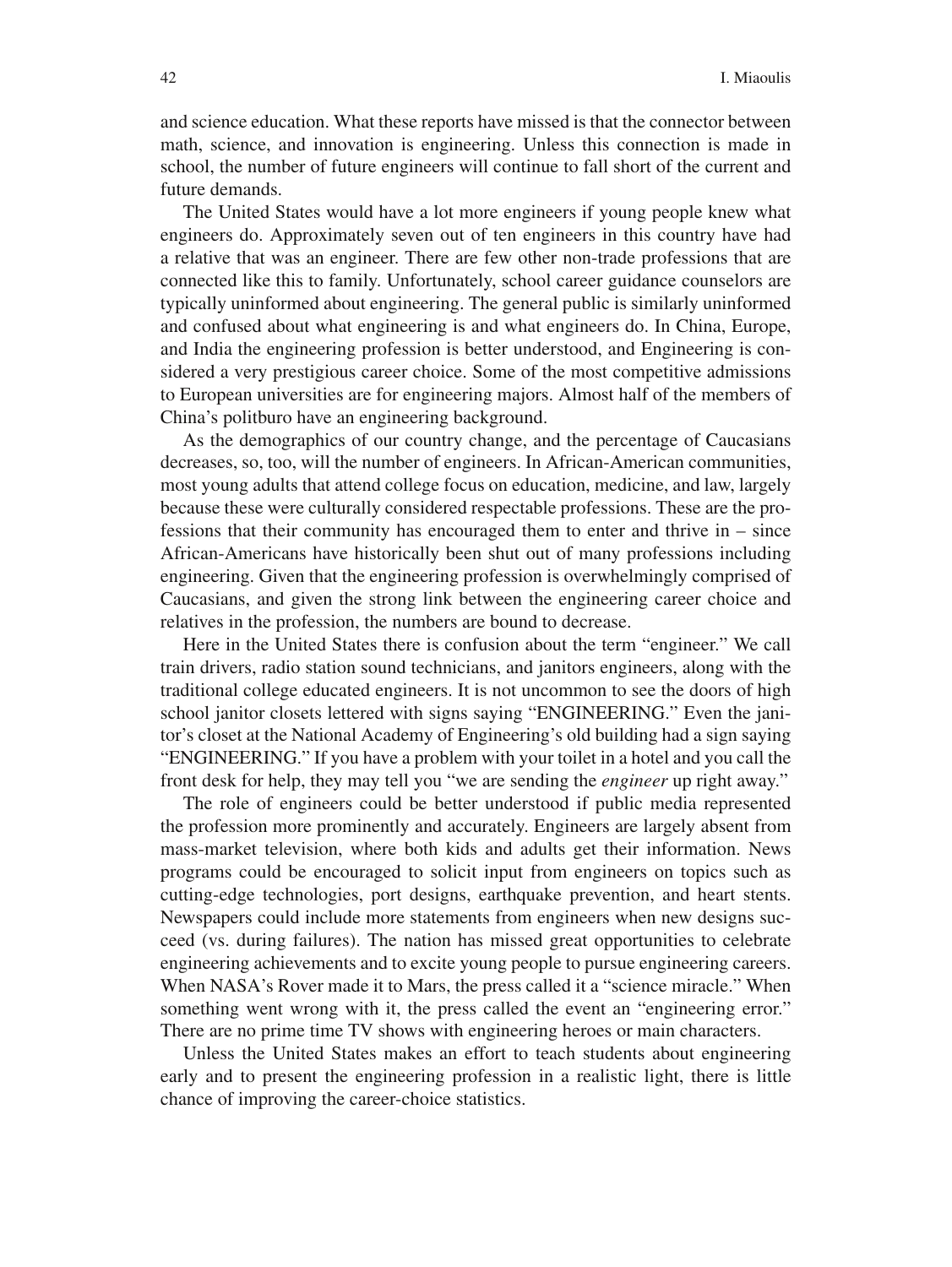#### *Navigating in a Three-Dimensional World*

We live in a three-dimensional world and we should be able to conceptualize it as such. At times we all have to imagine and sometimes sketch things in three dimensions for considering optimal designs, for example when we redesign a kitchen or set up a warehouse.

Most engineering schools have a course on engineering design which is required for all first-year students. A significant component of this course focuses on 3D visualization skills. A surprising phenomenon that schools throughout the country once noted was that young men entering the engineering school were more capable tackling 3D challenges than their female counterparts. Both men and women had comparable college entrance test scores, high school grades, and in some cases, were from the same family. The phenomenon could not be attributed to some genetic factor, since after the design course, the 3D gap would close and both men and women could tackle these challenges with similar abilities and skills.

Researchers in Michigan studied the phenomenon and came to the conclusion that the reason for the differential performance between young men and women in 3D skills was attributed to the toys that they played with during their growing years. I was fascinated by the study and wanted to take a personal look at the different toy availability for boys and girls. I went to a large chain toy store and spent a few hours with the gender bias in mind. I was fascinated! There was an abundance of toys for boys that sharpened 3D visualization skills such as LEGOs, Lincoln Logs, construction sets, and lathes. The availability of such toys for girls was a different story. Most girl toys focused on nurturing and fantasy. Barbie's aisle was loaded with toys such as "Teen Talk Barbie" which once said "Will I ever have enough clothes?" and "Math class is Tough!" "My Little Pony" was another top seller which featured a plastic little horse with a fuzzy tail and a plastic comb. I quickly understood the validity of the Michigan study and realized that toys stemmed this inequity.

Currently, I am more worried that what used to be a boy versus girl issue has become a boy *and* girl issue. Children now spend most of their discretionary time in front of 2D screens, televisions, video games, laptops, MP3 players, and mobile phones. Building, tinkering, and other activities that primarily engage boys are no longer the preferred pastime. We have started creating generations of people that will not be able to visualize and design in three dimensions. This will not only affect the abilities of future engineers, designers, and architects, but also deprive people from a basic life skill. By introducing engineering in K-12 schools we will remediate this issue for both boys and girls.

These are the five driving issues that created the "call for action" to introduce engineering as a new discipline in the K-12 curriculum. This discipline should be parallel and equal to language arts, mathematics, science, and social studies. I recall someone once saying, "Introducing a new discipline in K-12 education is as challenging as moving a graveyard." I am beginning to see the truth in that statement.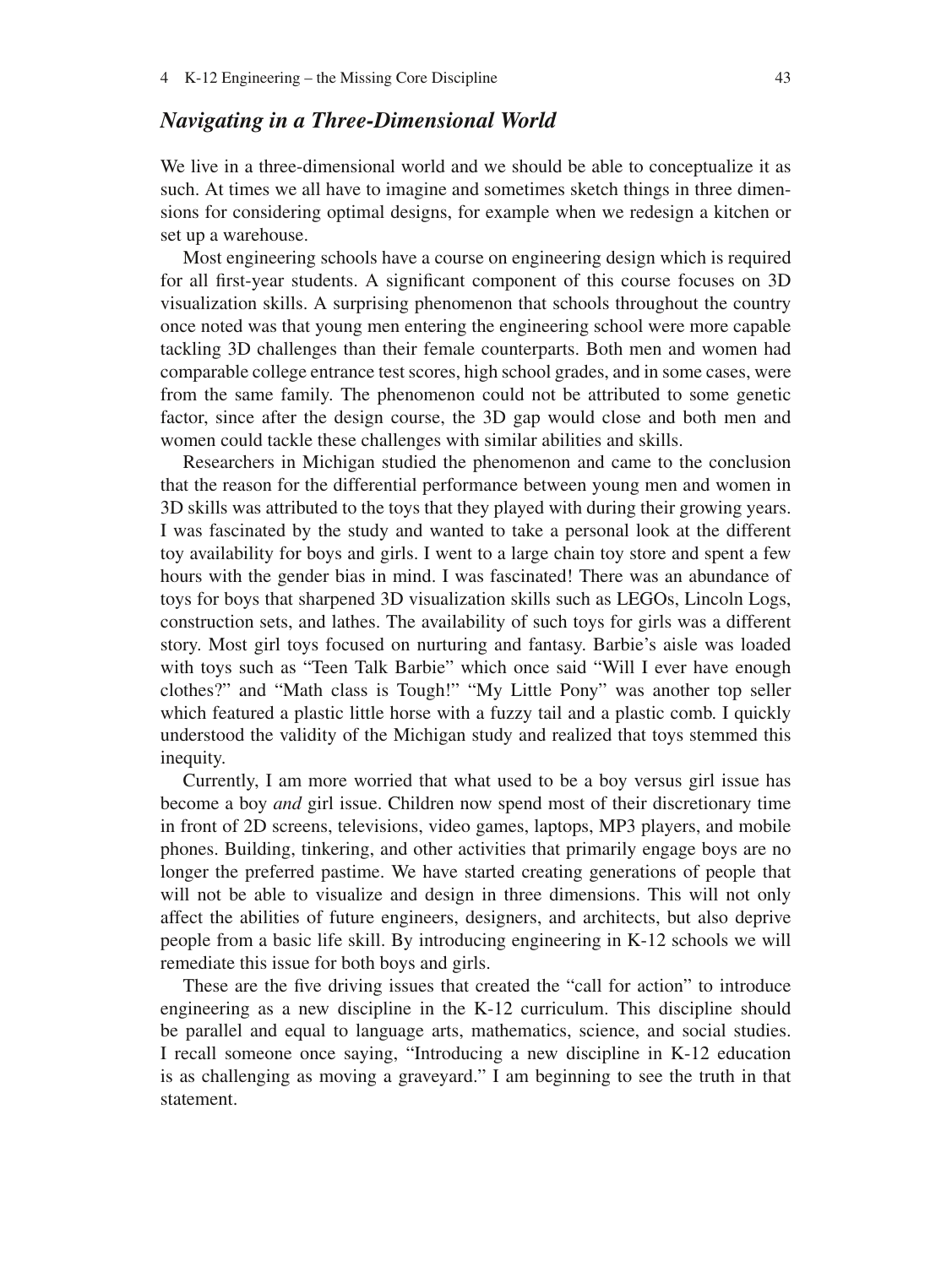#### **The Transformational Moment**

A small number of K-12 engineering curricula were developed in the early to mid-1990s; however, their purpose was to motivate students to pursue careers in engineering. Most focused on a specific engineering area such as electronics or automotive engineering. "Project Lead the Way" offered the first sequence of high school engineering courses aimed toward students that planned to attend engineering schools. Many engineering colleges also started K-12 education outreach programs. Recruiting and community service were the main motivators. The first effort to introduce engineering to all children, starting in kindergarten, was undertaken by the School of Engineering at Tufts University in 1994. The Center for Engineering Education Outreach was established and it created curricula and professional development programs for educators spanning all grade levels. The center also partnered with LEGO and created Robolab, the software that enabled the LEGO Mindstorm robotic kit to be used in classrooms.

While these breakthrough programs were very good, they only reached a small number of schools and students. There was clearly a need for a systemic change in order for the K-12 engineering movement to gain momentum. The opportunity was created in 1998, when the Board of Education in Massachusetts appointed a committee to re-write the Massachusetts curriculum framework and learning standards. I was appointed to the committee that would re-write the technology education component of the science standards. I worked with a team of K-12 educators, primarily K-12 Technology Education teachers and introduced the first engineering curriculum frameworks and standards in the United States. The senior staff in the Massachusetts Department of Education did not have much appreciation for Technology Education standards at the time and they saw the transformation of Technology Education standards to Technology/Engineering standards as a move in the right direction. The Technology Education teachers in the group also saw it as yet another evolution of their field and an opportunity for their professional position in the K-12 educator hierarchy to be upgraded and become more secure. On December 20, 2000 the Massachusetts Board of Education voted unanimously to adopt the new technology/engineering standards and to make them part of the state's assessment. Assessments at the elementary and middle school levels were revised so that science and technology/engineering comprised 20%. At the high school level, technology/engineering became one of the four end-of-course assessment options for graduation, the other three being biology, chemistry, and physics.

At the elementary level, the engineering standards focused on distinguishing between the natural and human made world, such as comparing tools with animal body parts, e.g., scissors vs. lobster claws and dog paws vs. rakes. Material properties and the basics of the engineering design process were also included. They are intended to be covered by the mainstream classroom teacher, who also covers all other core subjects. At the middle school level, the standards focus again on the engineering design process and also on five technology areas: construction, manufacturing, communication, transportation, and bio-related technologies.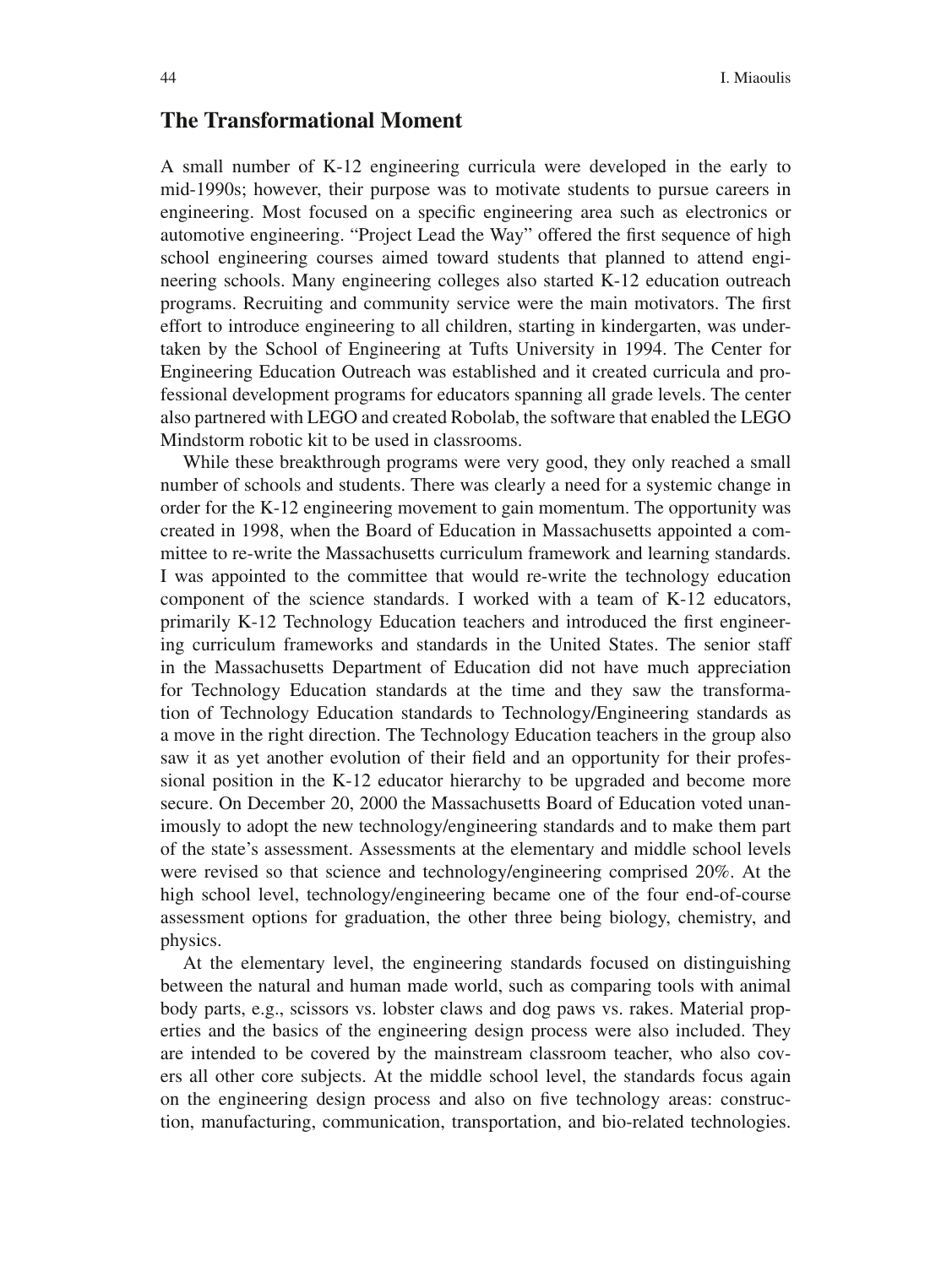The middle school curriculum is intended to be covered primarily by technology education teachers and science teachers, if technology education teachers are not on staff. At the high school level the standards include more advanced content, including topics such as fluid mechanics and heat transfer.

Although the vote of the board was unanimous, the new standards were not received enthusiastically by all members of the academic community. Many superintendents were against them because their districts did not have the necessary resources to implement them, and many technology education teachers were ambivalent because they saw the inclusion of engineering as a challenge to the traditional instruction. Fortunately, the commissioner of education was strongly behind the new standards and they survived. As a result, Massachusetts became the first state to have engineering standards and assess them at all levels.

# **Expanding to the National Level**

Massachusetts' bold move attracted the attention of the National Science Foundation and it began to fund K-12 engineering education curriculum development and programs. The relevant activities in Massachusetts schools increased in scope and in number; however, no other state followed suit. It became clear that if the initiative were to spread nationally, it would need a focused champion organization. Such an organization could not be in competition with the partners needed to expand it to the national level. Universities tend to be very competitive and so they would not be an ideal home for the lead organization.

In 2004, a year after I joined the Museum of Science in Boston, it became home to the new National Center for Technological Literacy (NCTL). NCTL's mission is to introduce engineering in both schools and museums. Its philosophy is that in order to accomplish a fundamental change in attitude toward engineering, school curriculum must change, in conjunction with the attitudes and understanding of those responsible to implement the change. In order for any program to succeed with this philosophy, it must focus on three areas: advocacy, curriculum development, and professional development. NCTL chose to take on those areas in the following ways.

#### *Advocacy and Support*

Although learning standards are centrally controlled in the vast majority of countries around the world, in the United States, they are controlled at the state level. State standards are influenced by standards developed by national groups, such as the National Research Council and the International Technology Education Association. NCTL advocates for the inclusion of engineering in these national standards, in state standards nation wide and in all relevant federal legislation and assessments. It also provides support for states that decide to include engineering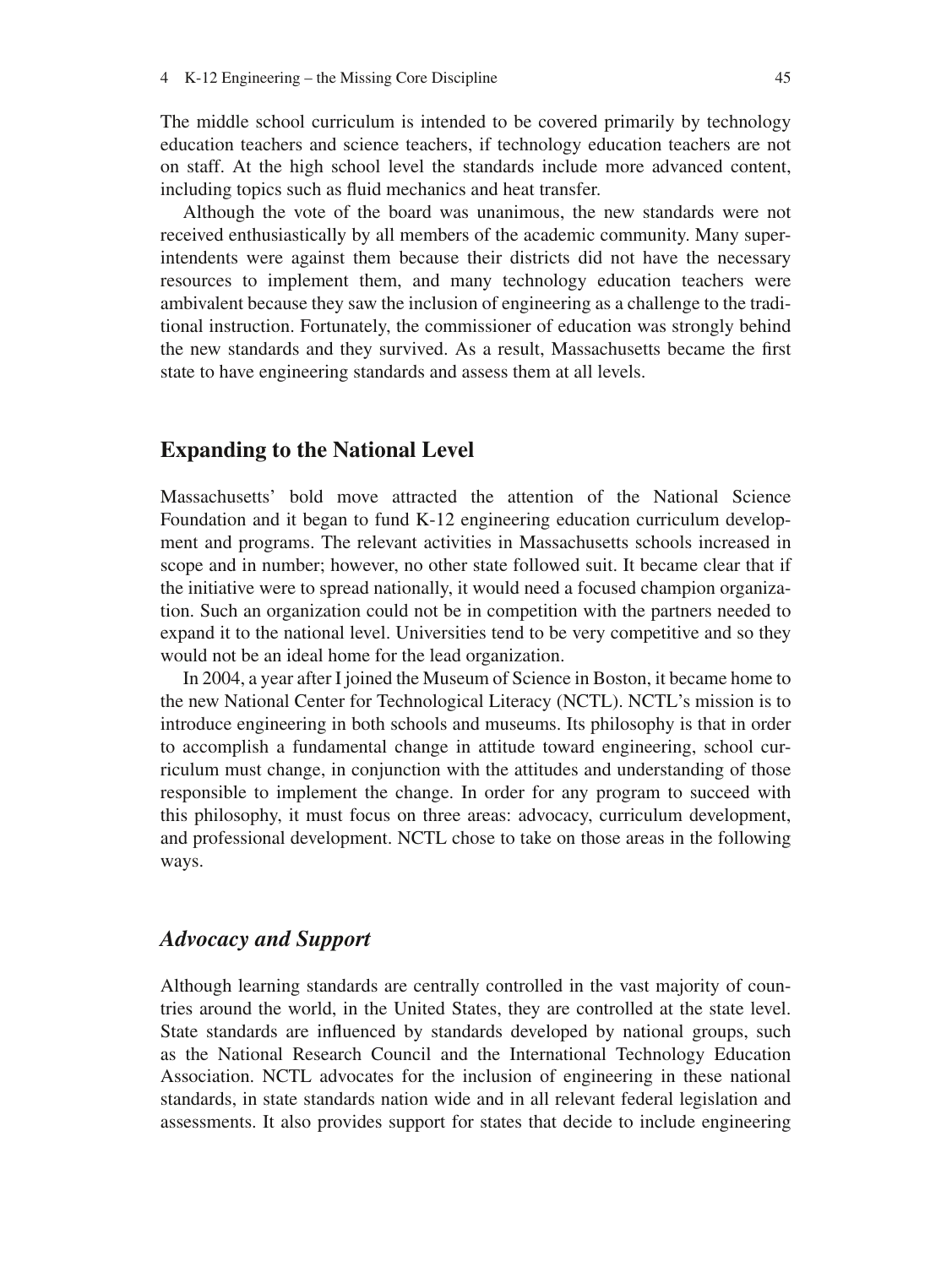standards in their curriculum frameworks such as standards and assessment tool development.

#### *Curriculum Development*

Because engineering in K-12 is a new concept, there is a lack of relevant curriculum at all levels. NCTL develops K-12 engineering curriculum at all educational levels where it has identified gaps in existing curricula.

#### *Professional Development*

NCTL provides professional development programs for in-service teachers and administrators. Using a "train the trainer" model, NCTL partners with states, so that the professional development capacity can meet the demands according to the level of need in each state. In addition, NCTL works with universities to assist them in curriculum and program development for pre-service teachers.

At the national level, significant progress has been made. The National Assessment for Educational Progress (NAEP) science assessment now includes standards in "technological design." It is unfortunate that it is not called what it is: "engineering design," but still there is progress. The K-12 grant program from the National Governors Association explicitly encourages applicants to include K-12 engineering in their proposals and plans. There is now explicit language in many bills about technology and engineering education. The majority of states now include engineering standards of one form or another, most of them still calling them technology standards. Thousands of schools throughout the country have adopted some form of engineering curriculum. The curriculum produced by NCTL alone is used by over 1,000,000 students in all 50 states.

#### **Challenges**

Changing curriculum on a national scale is not easy, particularly when it must be accomplished one state at a time. Over time, NCTL and other advocates have made significant progress. However, we continue to be faced with significant challenges.

Current K-12 curriculum is packed with traditional material, some of it necessary and some not. Turf issues inhibit serious revisiting of what, and to what extent, students need to learn. The turf issues extend beyond the local level. When learning standards development committees are formed at the state level, each member advocates for more standards in their specialty area. Engineering is the newcomer and threatens the each member's "piece of the pie." Similar turf issues occur when developing educational standards at the national level.

Fear is always a consideration when implementing change and the thought of teaching a new topic has proven to be intimidating to many teachers, especially at the elementary levels. Some educators are intimidated by science alone. If teachers have a background in a discipline, or have ready access to professional development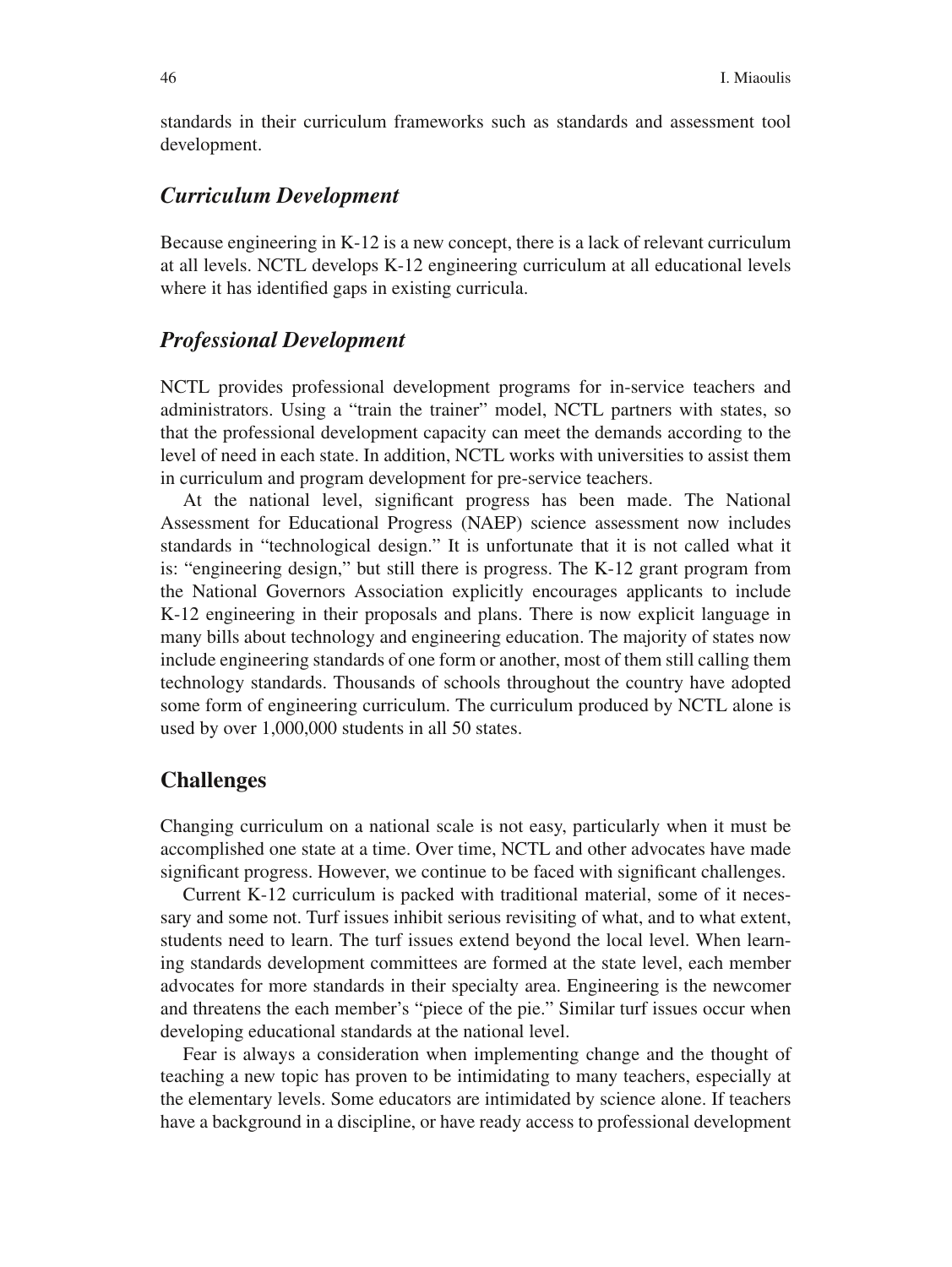courses in that area, they have the ability to increase their knowledge, thus reducing their fear and minimizing their resistance. Unfortunately, colleges of education do not currently prepare prospective teachers for engineering and design. In addition, state-level certification programs do not require content knowledge in engineering for elementary teachers, so few teachers have even the slightest background in engineering education.

When properly presented, most educators react positively to the idea of introducing engineering in K-12 schools. Areas of STEM (science, technology, engineering, and mathematics) education are enjoying widespread support amongst school administrators, federal department of education officials, and National Research Council appointed committee members. However, when implementation and funding opportunities arise, all the attention is focused on the S and the M part of STEM. Many reports advocate for supporting math and science in schools in order to foster innovation in our economy. What they do not realize is that the connector between math, science, and innovation is engineering. The vast majority of school administrators misunderstand the term technology and they assume that technology means computers. Computers are just a small part of technology. Some school districts feel that they offer technology to their students simply because they teach them word processing and spreadsheet skills.

Education is a cyclical process. Students learn, and then some grow to be teachers and teach what they know. When a new discipline is introduced, in-service teachers must learn something new during their busy, professional lives. For this reason, there are few qualified to teach engineering at the middle and high school levels. The teachers that graduate from technology education programs are qualified to teach the technology components of the curriculum, but in many cases are under-prepared in mathematics and science, which provide the basis for engineering. Engineering schools have not stepped up in encouraging their graduates to pursue teaching careers, and certification requirements have made the process of switching from engineering to teaching cumbersome.

College admission requirements have also presented a challenge to the effort of early engineering education. It is ironic that most engineering colleges do not accept a high school engineering course as equivalent to science. They typically look more favorably at an applicant who has taken an advanced placement course in a science area that may have nothing to do with engineering, than a candidate who has taken an engineering course. This discourages students from taking engineering in high school and schools from offering it.

The final hurdle for the introduction of K-12 engineering exists due to the applied nature of the discipline. Engineering education requires new facilities and equipment. When school budgets are tight, administrators are hesitant, if not unable, to open new budget line items.

# **Moving Forward**

In order to maintain the momentum, we should focus our attention on six key areas.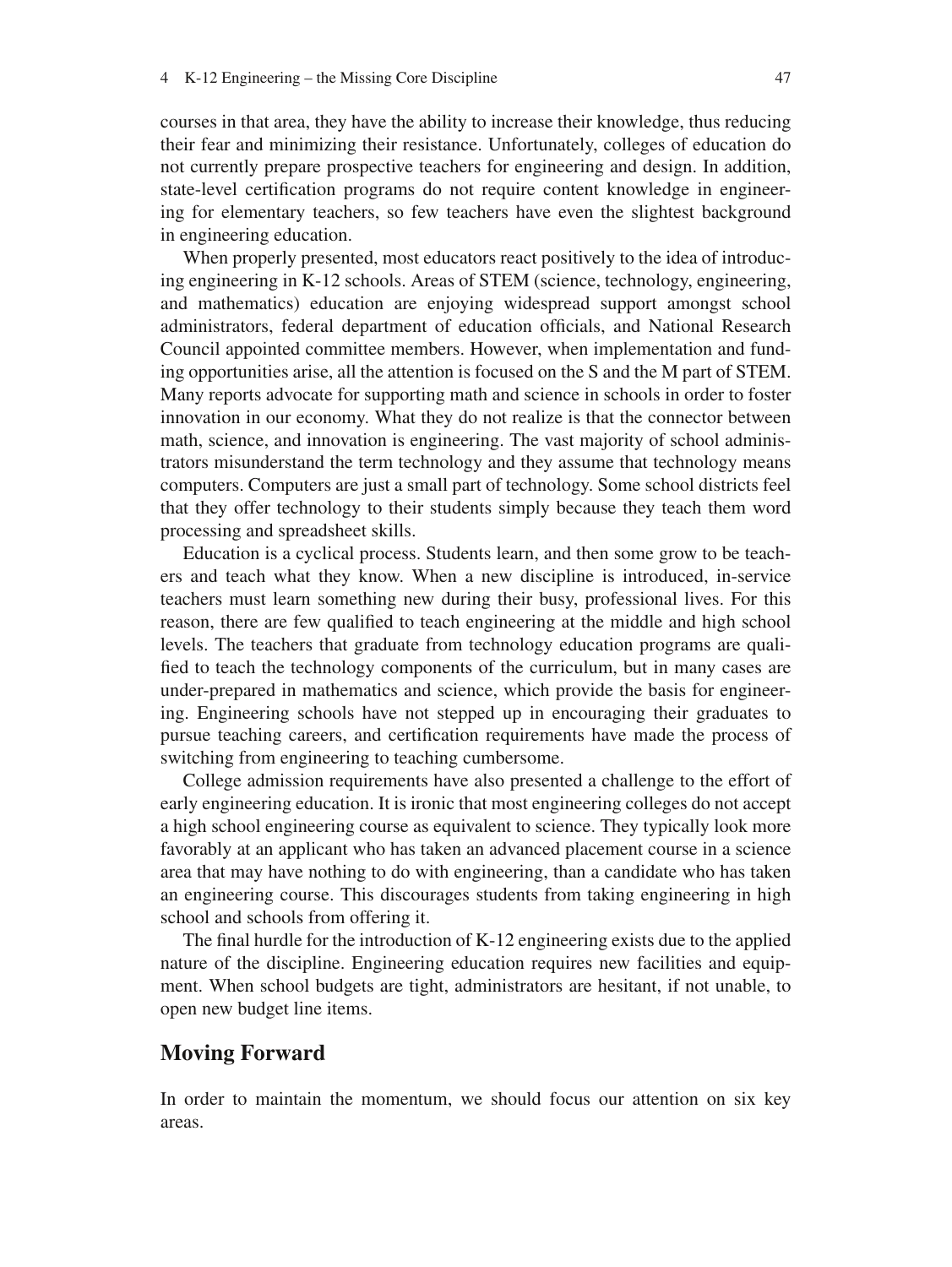#### *Standard Development and Assessment*

The most significant step toward inclusion of engineering in the curriculum is to introduce engineering learning standards at the state and federal level, along with regular assessments of student performance. Technology education teachers, engineering professional societies, and industry members should be strong advocates for the creation of such standards and assessments.

# *Funding*

As mentioned above, funding has focused on the science and mathematics part of STEM, but employment opportunities are predominantly in engineering and technology. For instance, the ratio of engineers to scientists on the NASA payroll is 12:1. NASA's mandate is to educate and motivate young people to enter professions relevant to NASA's mission, yet most of the education funds flow toward science. It is time to directly fund the engineering and technology portions, so they can come up to speed with, and help enforce the others. Funding initiatives that encompass engineering education are not likely to succeed without the aforementioned changes to the learning standards.

# *Teacher Preparation*

Engineering must be inserted into the education cycle, so that teachers are prepared and excited about including the engineering discipline in their curriculum. In order to accomplish this, college programs must be modified. Technology Education teacher training should include more mathematics and science, as well as the engineering design process. Additionally, engineering schools should offer a new track-major that focuses on engineering education. Graduates of such programs would have a broad understanding of engineering, as well a good hands-on project building background. The curriculum should include teaching methods courses. A partnership between the college of engineering and the college of education, at the same or neighboring schools, would facilitate this. Graduates would be prepared to teach both science and technology/engineering courses. Certification requirements should be updated to better reflect the new engineering standards, and also make the career transition from engineer to teacher easier. Elementary school teacher preparation programs should include at least one course in design and understanding the human-made world.

# *Facilities*

The lack of facilities can be overcome if state programs that fund school renovation and construction require schools to have facilities dedicated to technology and engineering. At the elementary school level the facilities may be "take apart"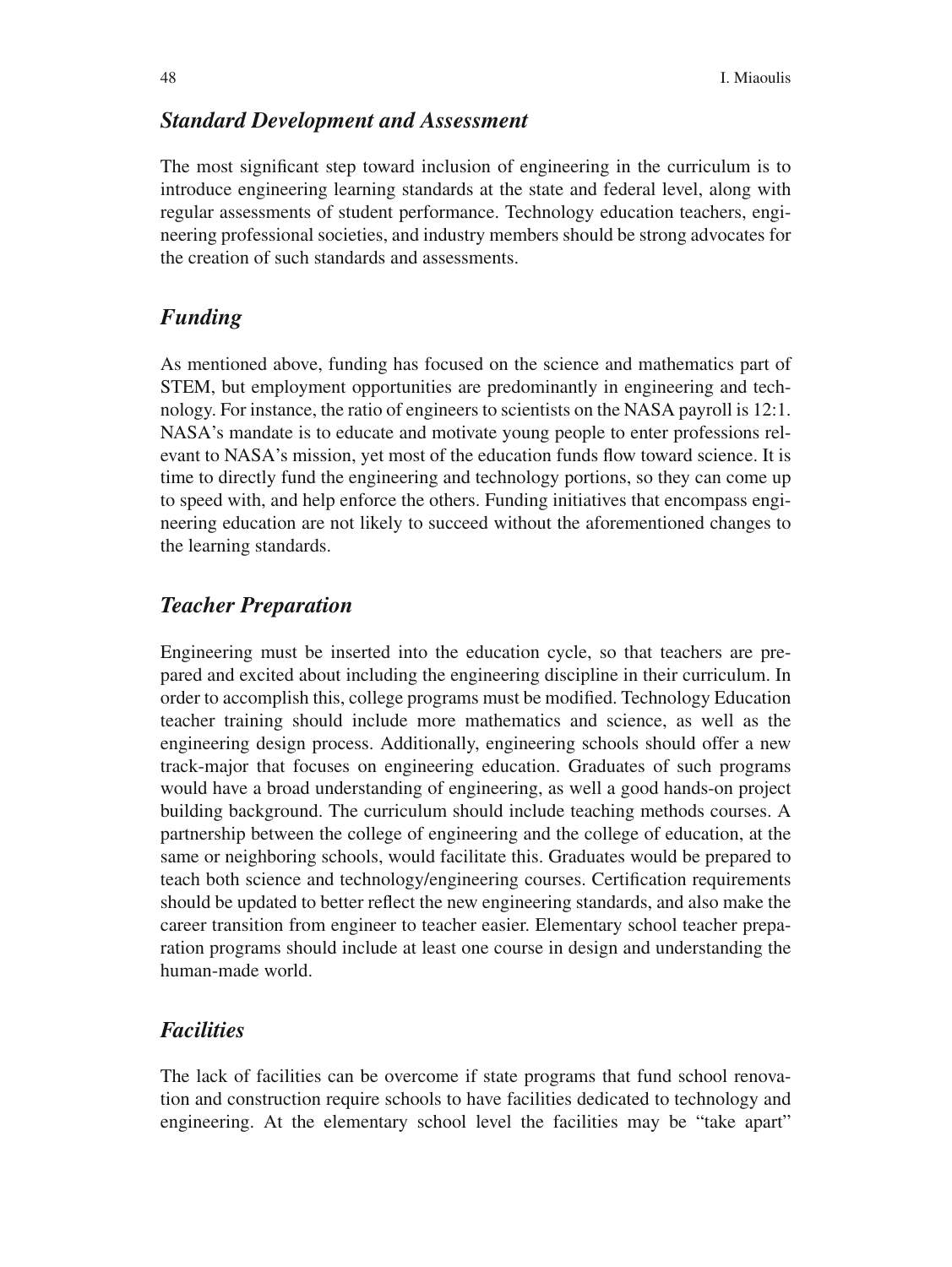tables with simple tools. Middle and high schools should have design and building facilities, including power tools for prototype development.

# *Textbooks*

Science textbook publishers should include engineering content and activities in their new editions, connecting the traditional science to technology. Engineering is by nature "hands on." This blends well with science textbooks that focus on inquiry. It is more challenging to integrate engineering in traditional science texts. However, more and more publishers now include engineering components. The technology education textbooks should also be modified to emphasize the engineering design process and to include contemporary technologies such as bio-related technologies and nano-technologies.

# *Changing the Culture*

Informal education channels such as museums and science centers, as well as popular media should include more programs on engineering, technology, and relevant careers. Such changes would not only create a more technologically literate population, but would also inspire children to pursue relevant studies, and motivate parents to encourage their children as well.

# **Conclusion**

Understanding how the human made world works, and how it is developed, is an essential component of contemporary basic literacy. Although the value of this understanding was largely ignored in K-12 schools until the mid-1990s, significant progress has been made. Engineering and technology standards are being included in many state curriculum frameworks. Federal legislation and national assessments now also include technology and engineering, and thousands of schools in all 50 states are using engineering curricula. This is a long road, but at the end we will have a nation of technologically literate citizens. This vision continues to fuel the momentum to ensure that K-12 Engineering will emerge as the essential new core discipline.

**Acknowledgments** I would like to thank John Hall, Beth Miaoulis, Yvonne Spicer, and Anderson for their useful input.

# **Suggested Reading**

Augustine, N.R. National Academy of Sciences, National Academy of Engineering, National Institute of Medicine. *Is America Falling Off The Flat Earth?* Washington, DC: National Academies Press, 2007.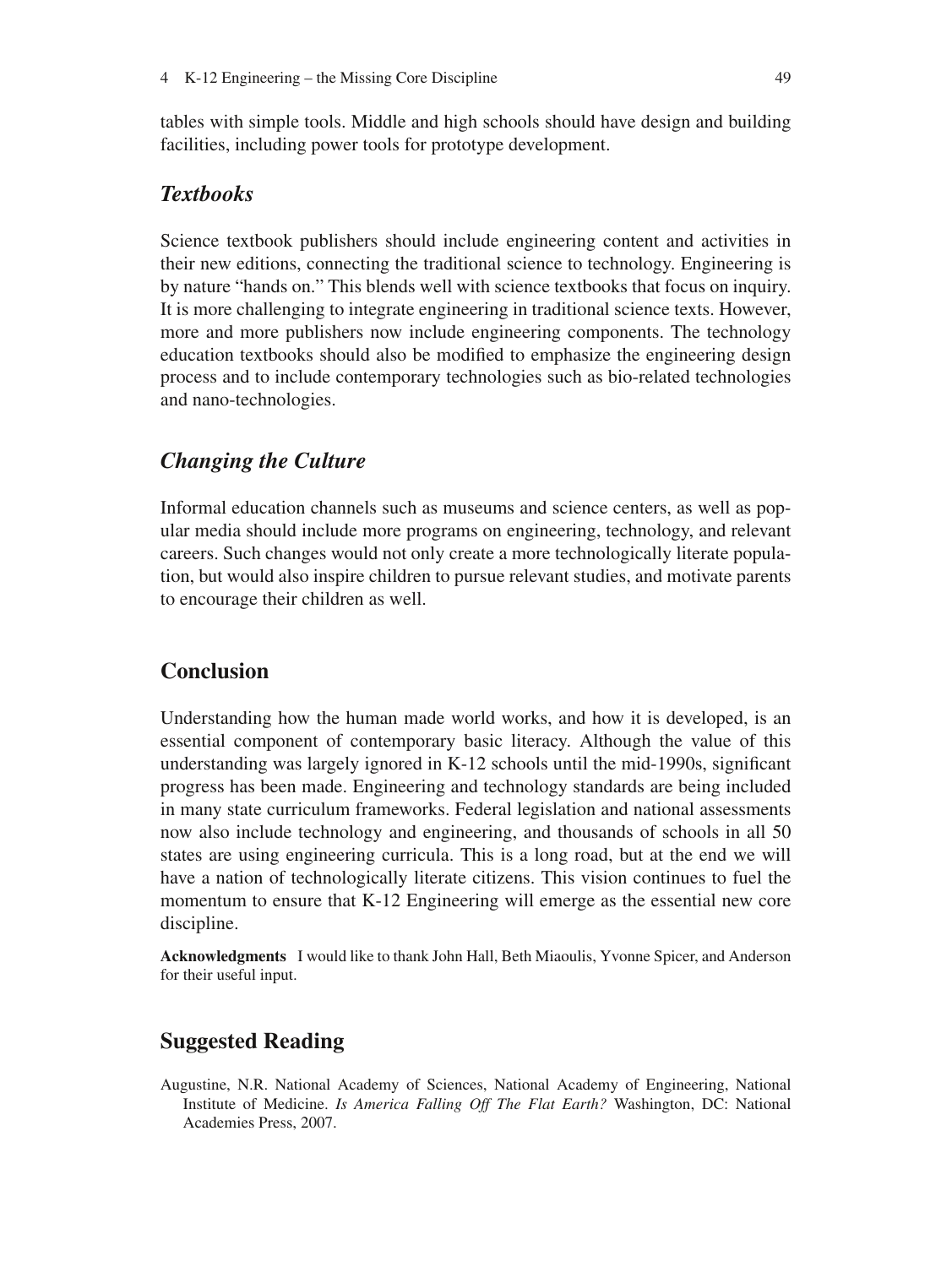- Bhattacharjee, Y. "A Passion for Teaching Leads to Engineering Change in Schools." *Science*, March 3, 2006, pp. 1237–1238.
- Brophy, S., Klein, S., Portsmore, M., and Rogers, C. "Advancing Engineering Education in P-12 Classrooms." *Journal of Engineering Education*, July 2008, pp. 369–387.
- Bybee, R.W. "Improving Technology Education: Understanding reform—Assuming Responsibility." *The Technology Teacher*. May/June 2003, pp. 22–25.
- Committee on Assessing Technological Literacy, National Academy of Engineering, National Research Council. *Tech Tally: Approaches to Assessing Technological Literacy*. Elsa G. and Greg P., editors. Washington, DC: National Academies Press, 2006.
- Committee on K-12 Engineering Education. "Understanding and Improving K-12 Engineering in the United States: Project Summary for Public Comment." National Academy of Engineering, National Research Council. April 30, 2008.
- Committee on Public Understanding of Engineering Messages, National Academy of Engineering. *Changing the Conversation: Messages for Improving Public Understanding of Engineering*. Washington, DC: National Academies Press, 2008.
- Committee on Technological Literacy, National Academy of Engineering, National Research Council. *Technically Speaking: Why All Americans Need to Know More About Technology*. Greg P. and Thomas Young A., editors. Washington, DC: National Academies Press, 2007.
- Daniel, A. "A Powerful Force." *Prism*, January 2006, pp. 26–29.
- DeGrazia, J.L., Sullivan, J.F., Carlson, L.E., and Carlson, D.W. "A K-12/Unversity Partnership: Creating Tomorrow's Engineers." *Journal of Engineering Education*, October 2001, pp. 557–563.
- Gattie, D.K., and Wicklein, R.C. "Curricular Value and Instructional Needs for Infusing Engineering Design into K-12 Technology Education." *Journal of Technology Education*, Vol. 19 No. 1, Fall 2007.
- Jonas, M. "Engineering Challenge." *Commonwealth*, Winter 2008, pp. 81–85.
- Knoll, M. (University of Bayreuth). "The Project Method: Its Vocational Education Origin and International Development." *Journal of Industrial Teacher Education*, Vol. 34, No. 3, Spring 1997.
- Koehler, C., Faraclas, E., Giblin, D., Kazerounian, K., and Moss, D. "A State by State Analysis of the Inclusion of Engineering Oriented Content in State Science Frameworks Towards the Goal of Universal Technical Literacy." Proceedings of 2006 ASEE Annual Conference and Exposition, Paper No. 2006–1510, June 2006.
- Misner, C.R. "The Industrial Arts Movement." State University of New York at Oswego.
- "National Action Plan for Addressing the Critical Needs of the U.S. Science, Technology, Engineering, and Mathematics Education System." National Science Foundation, October 30, 2007.
- "Preparing STEM Teachers: The Key to Global Competitiveness." American Association of Colleges for Teacher Education, June 20–21, 2007.
- Proceedings of the American-Australian Technology Education Forum, Sheraton Marina Mirage, Gold Coast, Australia, 5–7 January 2003. *Initiatives in Technology Education: Comparative Perspectives*. Martin, Gene, and Middleton, Howard, editors. Technical Foundation of America and the Centre for Technology Education Research Griffith University, 2003.
- Schaefer, M.R., Sullivan, J.F., Yowell, J.L., and Carlson, D.W. "A Collaborative Process for K-12 Engineering Curriculum Development." Proceedings of the 2003 American Society for Engineering Education Annual Conference & Exposition, American Society for Engineering Education, 2003.
- Selingo, J. "Powering up the Pipeline." *Prism*. April 2007.
- Siller, T.J., DeMiranda, M.A., and Whaley, D.C. "Engineering Education Partnership." *International Journal of Engineering Education*, Vol. 23, No. 1, 2007, pp. 58–64.
- Sneider, C. "What Will it Take to Establish Technology/Engineering Education for All Students?" *The Technology Teacher*, Vol. 67, No. 6, March, 2008, pp. 16–19.